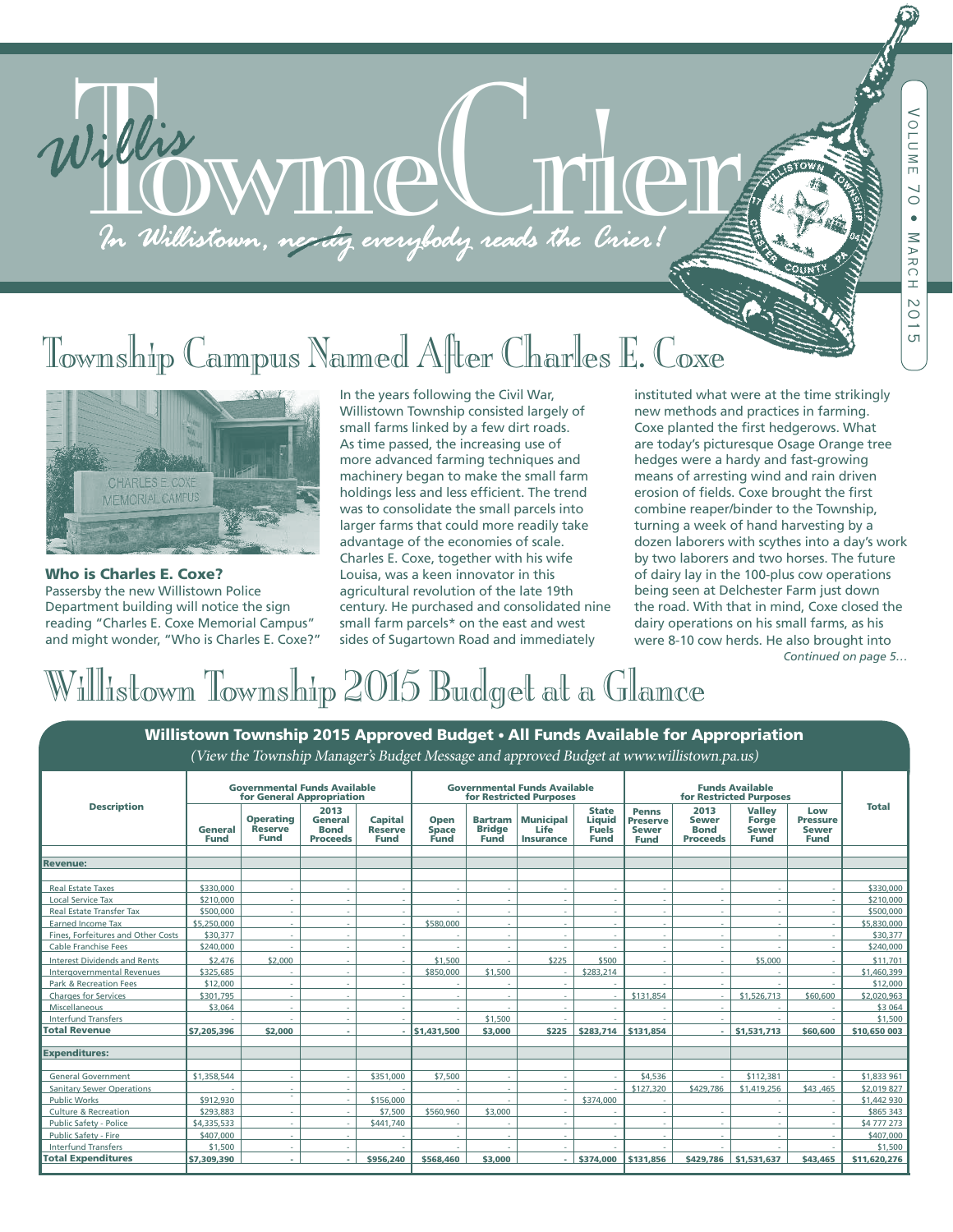### **Willistown Parks and Recreation**

*Celebrating our community through people, parks, and programs.*

## 2014 Go WilMa! Outdoor Adventure Program Theme Unveiled

*Drum Roll, Please… GO WilMa!* stands

for Get Outside around Willistown and Malvern. Inspired and modeled after the Healthy York County Coalition's Get Outdoors York program, our outdoor adventure program combines parks and recreation, health and wellness, and reading. The program is based on the national K-5 and teen summer reading program themes identified annually by the National Collaborative Summer Library Program (CSLP).

The 2015 CSLP themes are "Every Hero

has a Story!" and "Unmask!" These themes are used as inspiration for our *GO WilMa!*  outdoor adventure program theme which is…drum roll, please…"Nature Heroes—You Can Be One Too!" The program is paired with the summer reading program, so kids who sign up for the summer reading program at Malvern or Paoli Library are provided the *GO WilMa!* program guide. If you haven't "checked out" *GO WilMa!*—it's a must-try!

 Spearheaded by Willistown Township Parks & Recreation, the *GO WilMa!*  Program Team also includes Malvern and Paoli Libraries. *GO WilMa!* is all about fun outdoor adventures with family, friends, and neighbors spending time together scavenger hunting throughout the parks and other special places in our community. The explorers locate rubbing posts where they stamp their program books—passports of sorts. Prize raffle tickets are provided for each stamp shown to the libraries.

 Stay tuned to the Crier for more information, and to be in the know: sign up for Willistown Parks and Recreation announcements at www.willistown.pa.us and visit *GO WilMa!* under Parks & Recreation Community Programs. Like *GO WilMa!* on Facebook. The program is paid for in large part by Willistown Township with assistance from Malvern Borough and East Goshen Township.

### Willistown Township Summer Camps!

### Greentree Park Camps

40 Lloyd Avenue, Malvern Held by Jump Start Sports

### Registration

Via www. willistown.pa.us or www.jumpstartsports.com Questions

Michael Stefani 267-587-7154 or mstefani@jumpstartsports.com

### Hummingbirds Soccer

Boys and girls ages 3–6 years old learn dribbling, passing, trapping, shooting, and positioning through age appropriate drills designed to teach skills, and fun, low-key, noncompetitive games. *Spring Session* Dates: Saturdays, April 11–May 23 (No session April 25) Time: 1–2pm Fee: \$70 Resident \$80 Non-Resident (includes team t-shirt) *Summer Session* Dates: Saturdays June 6–July 18 (no class on July 4) Time: 1–2pm Fee: \$70 Resident \$80 Non-Resident (includes team t-shirt) *Fall Session* Dates: Saturdays, Sept. 12–Oct. 17 Time: 1–2pm Fee: \$70 Resident \$80 Non-Resident (includes team t-shirt)

### Introductory Lacrosse

Boys and girls in grades 1–5 learn passing and catching, fielding

ground balls, cradling, spacing and positioning, and defense. Equipment is provided including soft balls and plastic sticks. Kids play fun gamesituational scrimmages. No checking permitted! No helmets or shoulder pads will be used. *Summer Session* Dates: Saturdays, June 6–July 18 (no class July 4)

Time: 11–12pm Fee: \$70 Resident \$80 Non-Resident (includes Jump Start Sports t-shirt)

### Summer Sports Camps

Boys and Girls Entering Grades K–6 will have a meaningful summer filled with fun, learning, and new friendships. *June 22–26: World Cup Soccer Camp* Children get their kicks learning foot skills, passing, shooting, goal keeping, and team concepts. They play games

each day. The last few days of camp, small teams represent a country and participate in a fun "World Cup" competition.

### *June 29–July 3: Lacrosse Camp*

Campers learn cradling and stick work, passing and catching, fielding ground balls, spacing and positioning, and defense. All equipment is provided. Daily scrimmages.

*July 6–10: Hoop it Up Basketball Camp* Kids participate in fun drills and competitions that help improve shooting, passing, ball handling, and defensive techniques. Players have

the opportunity to play 3 on 3 and 5 on 5 games. A fun "March Madness" tournament is held at week's end.

### *July 13–17: Olympics Camp*

A combination of sports, culture, and crafts, campers learn the fundamentals of each event in track and field and participate in a mock Olympics. Teams of "countries" each make a flag and uniform and learn about their country's culture. Each camper receives a medal and their team uniform.

Grades K–6 9am–12pm Any 1 week: \$110 Resident \$120 Non-Resident Full Camp: \$340 Resident \$350 Non-Resident

### Mill Park Camps

1 Mill Road, Malvern Held by Jump Start Sports

### Willistown T-Birds T-Ball

Boys and girls ages 3–4 years old learn throwing, catching, fielding, batting, base running, and playing games. Kids receive a trophy and MLB hat. Staff members oversee the games while volunteer team coaches assist. *Summer Session* Date: Thursdays, June 11–July 16 Time: 5:30–7:30pm Fee: \$70 Resident \$80 Non-Resident (includes team t-shirt) *Fall Session* Dates: Saturdays, Sept. 12–Oct. 17th Time: 10:30–11:30am Fee: \$70 Resident \$80 Non-Resident (includes team t-shirt)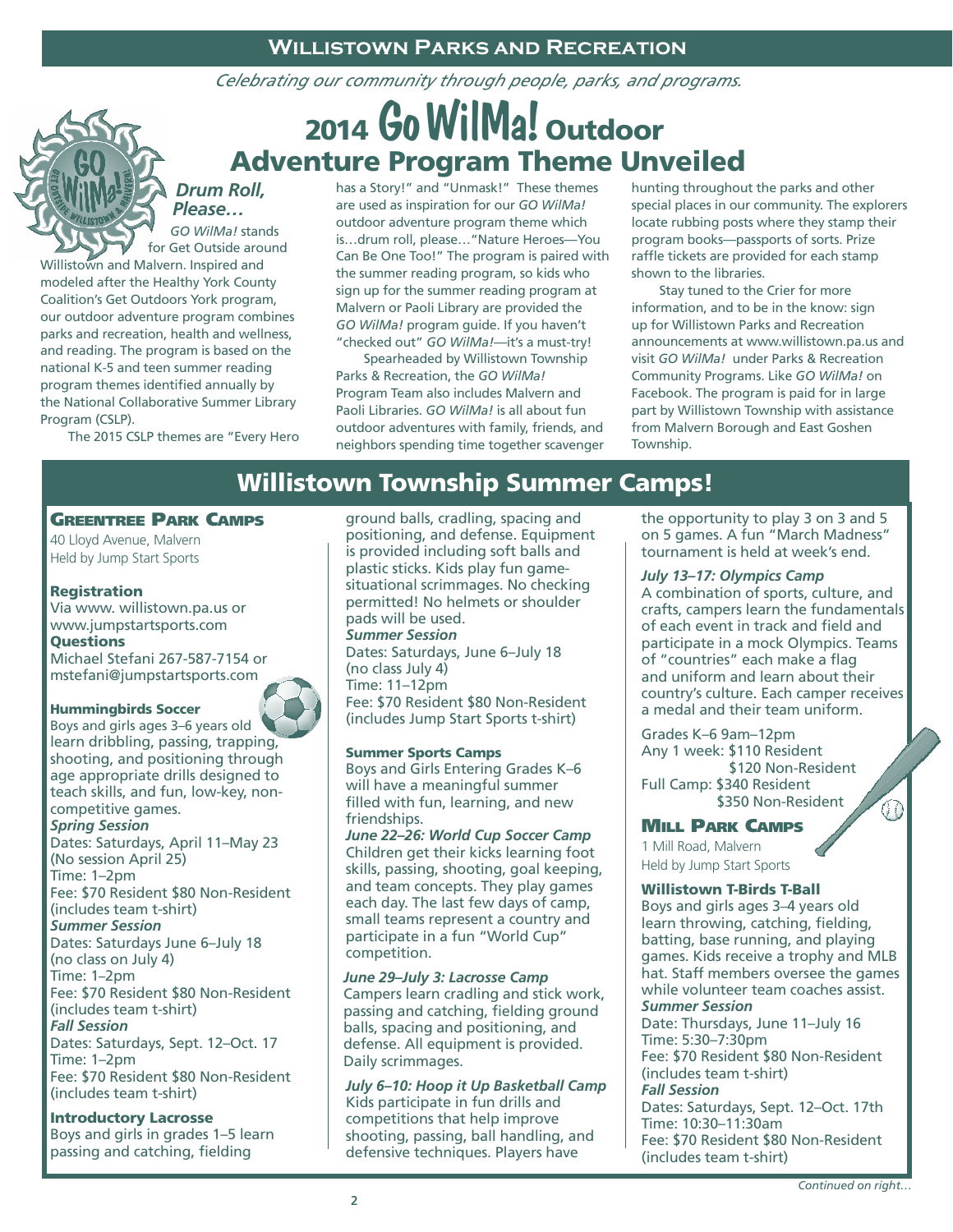### Willistown Township Community Service Award Presented to David E. Watt

e are pleased to announce that the Willistown Township Community Service Award 2015 recipient is Dave Watt, 18-year member and current Secretary of the Planning Commission and 45-year Willistown resident. When looking for a place to live Dave and his wife, Toni, found W Service Award 2015 recipient is David Watt, 18-year member and current<br>Secretary of the Planning Commission and<br>45-year Willistown resident. When lookin<br>a place to live Dave and his wife, Toni, for<br>a home they fell in lo Willistown. Dave was immediately "sold" as the home was only six minutes from his work as a social studies teacher in the Tredyffrin-Easttown School District. Dave lives in the same house to this day. He and Toni were married for 44 years prior to her passing in 2009.

When asked what inspired him to serve, Dave replied, "I was always interested in local government—not as a participant—it was curiosity, and I liked keeping up with things." His interest led him to get to know the Planning Commission Chairwoman, Rita Reves. One day she said there was an opening on the Commission and asked if he would apply. That was 18 years ago.

 Dave has served as the Planning Commission Secretary for almost as long. He recalls with a snicker, "I won the hard fought battle to be Secretary after Bill Shoemaker bailed from the position." Dave reported that as a retiree, he had the time to do the job and to work with Rita carrying out the duties.

 When asked what keeps him serving, he replied that he has watched a lot of significant changes in the Township and continues to be inspired by the process. He gives high marks to the Township's professional consultants: planner John Gaadt, and engineer Mike Conrad. He is impressed by the "smorgasbord of skills" that the Commission members bring to the table including legal, construction, engineering, architectural, ordinance, and local knowledge. Once the applicants jump through all the hoops of the Commission's thorough review, Dave gets a lot of satisfaction that the final



result is usually a lot better than when first proposed.

We caught up with Dave in Ocala. Florida where he likes to go for walks, read, and travel to the Gulph of Mexico to see the manatees. He describes the area as "beautiful countryside very similar to the horse country in Willistown and Unionville—with the exception of the occasional palm tree."

 Rita Reves, who has been on the Commission with Dave during his tenure, gives rave reviews regarding his service as Secretary. She is also sure to mention his "wonderful sense of humor" — "He brings a quote each week that delights us all!" Dave says he appreciates things that seem funny when he is doing the minutes, and the Commission meetings do not disappoint. He notes that the majority are "you had to be there" witticisms but shared the following. An applicant's consultant was the last to present to the Planning Commission. It was getting later and later, and clearly it had been



### Willistown Township Community Service Award

**The Community Service Award is a Willistown Township initiative created to honor and recognize a Willistowner who gives his or her time to our community. Willistown's volunteer board and commission positions total 71 residents quietly making unique and valuable contributions to our community. These boards and commissions include:**

- **Zoning Hearing Board**
- **Planning Commission**
- **Historical Commission**
- **Parks and Recreation Board**
- **Recycling Commission**
- **Environmental Advisory Council**
- **UCC Board of Appeals**
- **Open Space Review Board**
- **Land Conservancy Authority Board**
- **Agricultural Security Committee**
- **Malvern Library Board**
- **Paoli Library Board**
- **Bartram's Bridge Commission**
- **Vacancy Board**

**Thank you to all of our volunteers for your dedication to community service. Your willingness to serve demonstrates leadership, integrity, and a love of your community that is nothing short of inspirational!**

a long day, the consultant began nodding off. When their name was called, "Auhhh…" came out as they awoke. The quote at the following Planning Commission meeting a month later was simply, "Auhhh." Dave explained that, "It's a serious operation, but you can't be serious all the time or you'll go nuts!"

### Okehocking Eco-Discovery

5316 West Chester Pike, Newtown Square Held by UMLY Environmental Education Center

### Registration Information

Via www.willistown.pa.us or www.ymcabwv.org or at UMLY **Questions** 

Jen Long 610-647-9622 or jlong@ymcagbw.org Boys and girls ages 7-11 years old explore Ridley Creek and test their crayfish catching skills, search for

salamanders on woodland hikes, and observe birds and butterflies in the meadows of the 180-acre Okehocking Preserve! Campers will participate in nature games, arts and crafts, stories, daily hikes, and creek exploration. Bring a bag lunch. Drop-off/pick-up is at the farmhouse.

**Dates:** July 13–17 and/or July 20–24 **Time:** 9:00am–4:15pm

**Fee/week:** Full YMCA Member: \$275 Program Member (non-Y-member): \$300

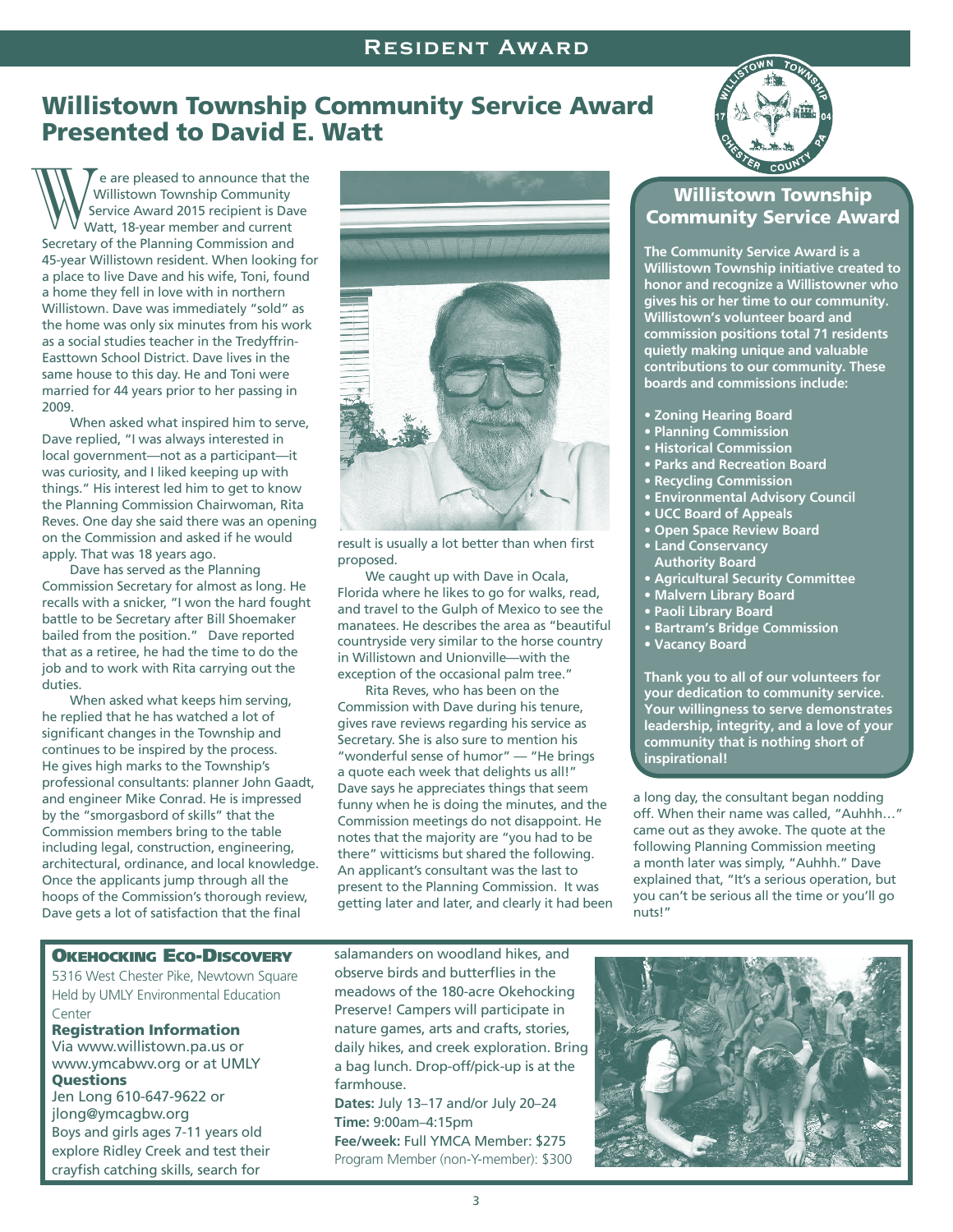### **COMMUNITY Willistown Parks and Recreation**

# $\frac{\text{LIBRARIES}}{\text{Mall} \times \text{RIPR} \times \text{RIPBS}}$

MALII VOLTIII<br>For more information call: 610-644-7259<br>An use visit was veste org or visit www.ccls.org.

### ANNUAL PHONATHON **March 22 & 23**

This is our major fundraiser for the Library, and we are looking for enthusiastic volunteers to help make the phone calls or write the follow up notes. Our goal this year is to top \$25,000. The money raised is used by Malvern Library to improve our collections

and programming. Call the Library (610-644-7259) for more information.

### ART EXHIBITS

Tired of the winter weather? Stop in and enjoy the colors and energy of our latest art exhibit by Art by Ten artists. Many of the pieces are for sale, and the artists generously donate 15% of the price to the Library.

The wonderful murals in our Children's room will soon be complemented by paintings in the Malvern Borough Building lobby. The Malvern Community Arts Project is spearheading the 125th Anniversary of the Borough Project. Randall Graham is painting several works depicting King Street, which will be displayed in the lobby. Thanks to the Malvern Community Arts Project for beautifying the Borough!

### BE IN THE LOOP

In the case of bad weather or for adjusted program information, call the library or become our friend on Facebook.

IL &UQUIII<br>For more information call: 610-296-7996<br>exercit www.troduffrinlibraries.org or visit www.tredyffrinlibraries.org.

### THE LIBRARY NEEDS YOUR HELP!

The Friends of Paoli Library is regrouping and is working diligently to increase their membership. Public funding is flat, and operating costs have increased. Even with the much-appreciated 3% increase in funding from Willistown and Tredyffrin Townships, the future of Paoli Library is at immediate risk.

There is a serious budget deficit at the main Tredyffrin Public Library. This deficit may cause additional closed days, shorter hours, or cuts in services at Paoli Library.

The Friends of Paoli Library are asking that you join the fight to make sure Paoli Library stays vital and stays in Paoli. You can help by joining the Friends and becoming part of the critical mass to save "The Biggest Little Library Around". Join now by contacting Marie Thibault at 610-296-7443 or marietbo@aol.com.

### PRESCHOOL STORY TIME & CRAFT

Join us Mondays, March 9 and 23, April 6 and 20, May 4 and 18, from 1–2pm for stories, lots of fun, and an easy craft! Ages 3–6 with an adult. Register on the website or give us a call.

### BOOK CLUBS Mystery Book Club

Join the new Mystery Book Club on Wednesday, March 11 at 6:30pm. Read an Irish mystery of your choice and come for a lively discussion. For more information or to sign up, contact Beverly Michaels at 610-296-7996 or bmichaels@ccls.org.

### Art Book Club

This is one of the only fine art book clubs in the area. For more information or to sign up, call us or contact Victoria Skelly at victoriaskelly@comcast.net. The group's Spring books are:

*The Picture of Dorian Gray* **by Oscar Wilde** Wednesday, March 25, 6:30pm Oscar Wilde's only novel explores the pitfalls of a life lived only for the sake of art, aesthetics, and "beauty". Once banned in Victorian England, this gothic tale features the handsome, clever, and rich protagonist, Dorian Gray, who makes a Faustian bargain.

### *Sargent's Daughters* **by Erica Hirschler**  Wednesday, May 13, 6:30pm

This book is a biography about a painting, "The Daughters of Edward Darley Boit", by one of the most celebrated American artists of the late 19th and early 20th centuries, John Singer Sargent. The author highlights the cultural, social, and artistic lives of Sargent and his fellow expatriates at the dawn of the Modern Age. Included is an assessment of how professional critical reviews have affected the reception of this painting by the public.

### Pack 98 Cub Scouts Collect 453 Coats for Those in Need!



 Willistown and area residents showed their generosity by dropping off 453 coats during the Township's 11th annual coat collection last fall. Cub Scout Pack 98 was fully engaged picking up and sorting coats. Our drop-box hosts include Malvern and Paoli Libraries, Paoli United Methodist Church, Willistown Township's administration office, Sugartown and General Wayne Elementary Schools, and Paoli Hospital.

 "Miracle Mom" Danielle Turner directed the coat collection efforts while allocating 75% of her dining room to sorting and bagging.

 Wayne Presbyterian Church delivered 200 coats to the homeless served by Outley House Men's Shelter and Broad Street Ministry, of Philadelphia, and City Team Ministries in Chester. St. Mary's Episcopal Church delivered 253 coats to The Branches mission outreach in Rio Grande, NJ. Many thanks to our donors, the Cub Scouts, Danielle Turner, our drop-box hosts, and the churches. Our 11-year total of coats collected and distributed is 3,953!

### From the Battlefield...

Help the Paoli Battlefield Preservation Fund as we work towards getting National Landmark Status from the National Park Service by attending our lecture series at the General Warren Inne in Malvern, PA, from 6–8pm. Receive a chance to win a free overnight stay at the Warren at each lecture.

**Monday, March 9: Seized in September— The Revolutionary War in Delaware**  by Kim Burdick

**Monday, April 13: The Great Divide: The Conflict Between Washington and Jefferson that Defined a Nation**  by Thomas Fleming

**Monday, May 11: Anthony Wayne and the Northwest** by Dr. Michael Gabriel For more information, like us on Facebook (Paoli Battlefield Historic Park), follow us on Twitter (@PaoliBattle), or visit www.pbpfinc.org.

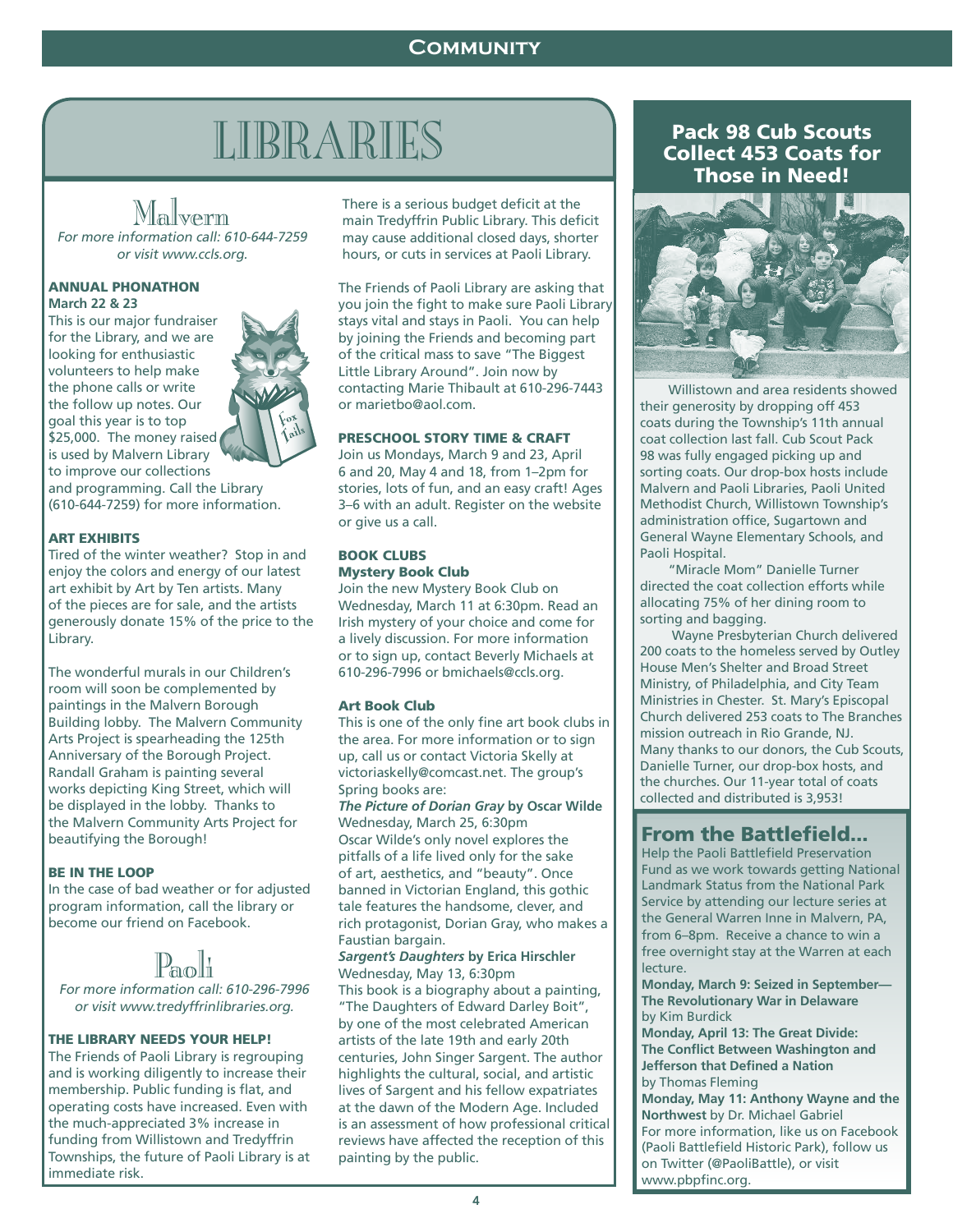### **COMMUNITY**

## Bob Lange Named Farmer of the Year

**Ongratulations to Willistown Supervisor, Bob Lange, AKA** Farmer Bob, on being awarded 2014 Farmer of Year by the Board of Chester County Commissioners and the Chester County Agricultural Development Council! The Farmer of the Year award recognizes a farmer, farm family, or partnership that maintains and exemplifies outstanding farming practices.

Hillary Krummrich, on behalf of the Agricultural Development Council, commended Bob for his passion for agriculture and conservation. Krummrich also highlighted Bob's willingness to support and promote other agricultural producers and his service to his community through agricultural organizations. Farmer Bob, as he is fondly known to many Willistowners, is also the only farmer in Chester County that has been awarded both Farmer of the Year and the Distinguished Service to Agriculture award.

Bob's farm, Sugartown Strawberries, is located at Willisbrook Farm, a 230-acre working farm in Chester County that has been in the family since 1896! In 1996, Pennsylvania Governor Tom Ridge attended the farm's 100-year celebration and presented the state's "Century Farm" certificate to the family. The farm has 100 acres of tillable land and is registered as a Natural Wildlife Habitat by



**THISTOFIC OUIGEFTOWIL ITEWS**<br>**Volunteer Interest Meeting March 9, 7pm, Carriage Museum**

Love history? Long to share your passion for the past with others? Historic Sugartown wants your help with school tours, programs, and events, as well as caring for our artifact collections. Meet the staff and learn more about volunteer opportunities at Historic Sugartown. Registration is not required, but we would be glad to know you are coming! Sign up online or contact Faith McCarrick at 610-640-2667 or

famccarrick@historicsugartown.org.

*Township Campus Named continued from page 1.*

his home a new-fangled device, only the second in the area: a telephone. Charles E. Coxe was a man of the new era! It may be difficult to imagine in 2015, but at the time Coxe arrived in Willistown, one of the chief problems facing residents was the serious crime of horse theft. In the world before motor vehicles, horses were the keystone of economic life. They provided transportation, pulled the plow, and turned the wheel. Many small farmers could only afford one horse, and losing it to a thief could condemn a farmer and his family to poverty or even death. No one could survive long without a horse. Naturally, such a valuable commodity would be the target of thieves who could readily sell their stolen goods in the city where the demand was high. At that time, Willistown had no police department. Residents relied on a single Constable for all police and public safety needs.

Shortly after settling in the Township, Coxe

was elected Justice of the Peace—what we call the District Justice today. As Justice of the Peace, he performed weddings, dealt with small claims and lawsuits, and conducted arraignments of suspected horse thieves and other lawbreakers arrested by the Constable.

Needless to say, in the absence of cars, there was no traffic court! And, as there was no Township building in Willistown, for many years Mr. Coxe handled the duties of Justice of the Peace out of his home on Sugartown Road. This system worked well until one day, after having been repeatedly awakened in the early hours of the morning by the Constable bringing miscreants to the door, Louisa Coxe told her husband that she would no longer tolerate having criminals arraigned in her Living Room. Charles Coxe solved his problem (and the Township's) by acquiring and donating the

land that became the first part of what is now the Township campus on Sugartown Road. He built what many will remember

the National Wildlife Federation.

In addition to growing asparagus and strawberries in the spring, Bob

also specializes in growing sweet corn, vegetables, and sunflowers. He is probably most known for providing fall family fun on the farm with just a few pumpkins in the mix!

Bob shares his passion for farming and conservation with over 5,000 school children each year. Children learn about agriculture, pollination, nutrition, land preservation and conservation, wildlife, technology, weather, and Native American and Quaker history.



**Farmer Bob**—outstanding in his field!

### Mother's Day Gift Workshop for Kids **May 2, 11am–2:00pm**

*Calling All Kids and Dads!* Come on down to Historic Sugartown! Our c. 1880 General Store will be set up so your children can "shop" for gift materials. Then join us at our Design Station to create a gift

that Mom will cherish forever. Gift Workshop Admission: \$6/Child for their gift-making supplies. Adults free. Regular adult admission prices apply for guided tours. Tours Starting May 2!

11am–4pm Saturdays and 1–4pm Sundays

as the "Old Township Building" which was demolished in 1991 and replaced with what is soon to be the Administration Building. The Old Township Building served as a location for the business of the Constable and the Justice of the Peace. Additionally, its second floor was set aside as a community hall where local groups gathered and public dances were held on Saturday nights. Willistown Township has certainly changed since Charles Coxe settled here 120 years ago, yet we honor and remember him today as a founding and leading citizen, innovative farmer, and Justice of the Peace. \*The consolidated lands include the following: On the west side of Sugartown Road, the farm began at Boot Road and headed north, including the property just north of Willisbrook Preserve. On the east side of Sugartown Road, the farm began at Spring Road and headed north up to and including Old Barn Lane. The farm also included some parcels in the crossroads village of Historic Sugartown.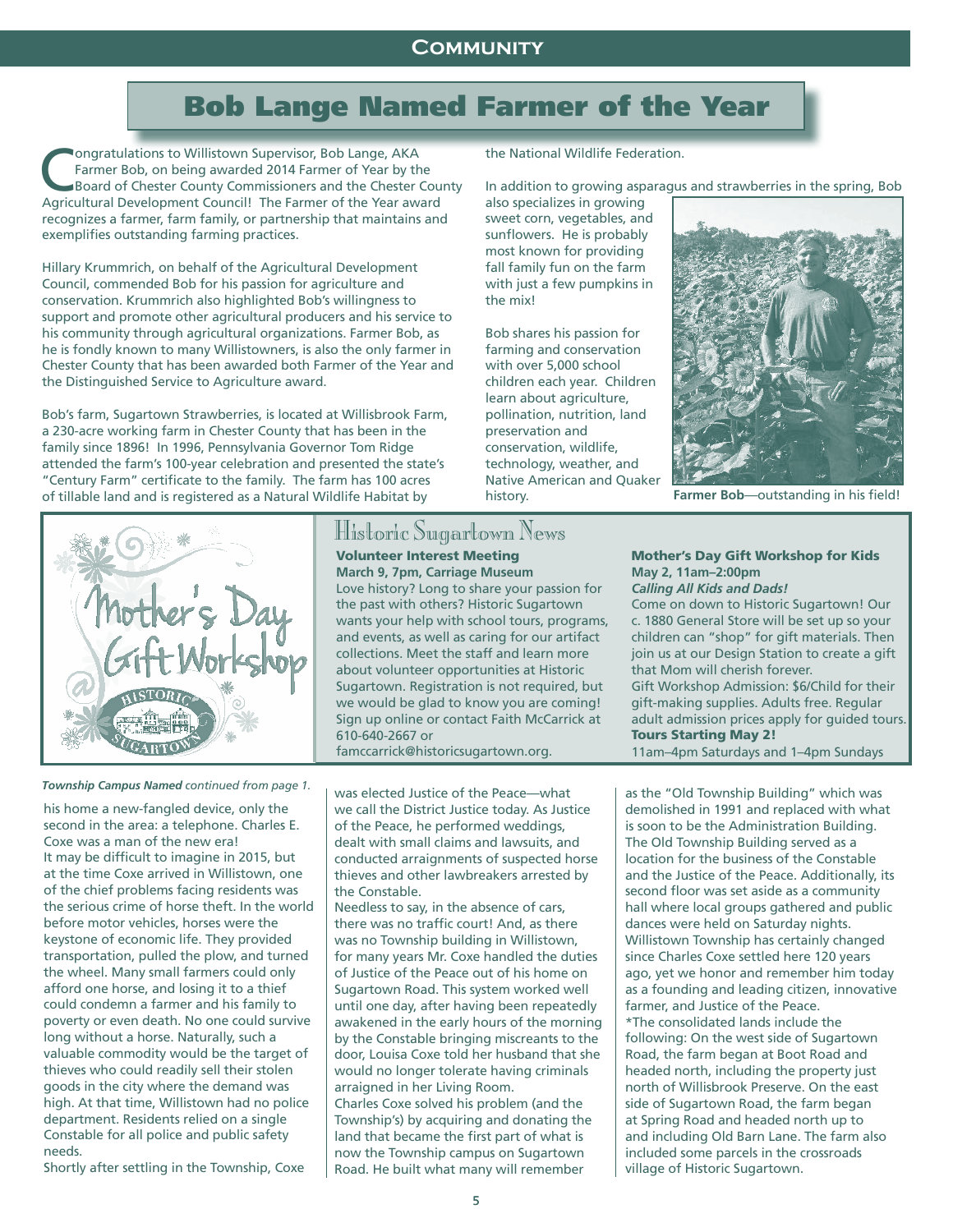### **Recycling Roundup**

### Chester County's Household Hazardous Waste Spring Recycling Event

### **Saturday, April 11 • 9 AM–3 PM**

### **Center for Arts & Technology: 1580 Charlestown Road, Phoenixville**

This is a Chester County-sponsored event, not a Willistown Township event. Please note: E-waste will not be accepted. Do not leave chemicals, paints, poisons, etc. at the Township building. The Township does not have any capabilities for disposing of this material. Note: E-waste will be accepted at the Township building on April 11.

### Household Hazardous Waste Materials Accepted (if properly labeled)

### Paint Products

- Oil-based paints
- Paint thinners
- Shellac
- Solvent-based paint products
- Stains/varnishes
- Strippers/removers
- Turpentine
- Wallpaper cement

### Household Products

- Adhesives/solvents
- Drain openers
- Dry cleaning fluid • Kerosene
- 
- Mothballs/flakes • Rechargeable batteries –
- lithium, ni-cad, and button
- Rug cleaners
- Spot removers
- Toilet bowl cleaners • Wood/metal cleaners
- 
- Outdoor Products
- Asphalt sealers
- Caulking compounds
- Joint compound
- Rodent poison
- Roof cements
- Septic tank degreasers
- Swimming pool chemicals
- Weed killers

### Automotive Products • Antifreeze

- Batteries lead-acid type:
- car, truck, motorcycle, and marine
- Carburetor cleaners
- Fuel additives
- Gas/oil mixtures
- Gasoline
- Grease/rust solvents • Transmission/brake fluids

### **Other**

- Acids/caustics/solvents
- Flammables
- Lead
- Mercury-bearing items thermometer switches
- Organic peroxide • Oxidizers
- Pesticides
- Reactive metals
- Reactives

### Acceptable E-Waste

Due to a disagreement between manufacturers of E-Waste (computers and televisions, primarily) and the PA Dept of Environmental Protection, the collection of E-Waste at Chester County sponsored Household Hazardous Waste events has been suspended for 2015. Effort to reach a new agreement is underway, but there is no timetable for when that will be finalized. Willistown's Recycling Commission will monitor this situation and periodically post the status on the Willistown website and in the Towne Crier newsletter.

### Items NOT Accepted!

- Non-recyclable alkaline
- batteries
- Ammunition
- Appliances • Asbestos
- E-Waste
- Explosives
- Freon appliances
- Oxygen/helium/propane gas cylinders
- Infectious/medical waste
- Latex paint (water-based)
- PCBs
- Pressurized CFCs & HCFCs
- Radioactive waste
- Tires
- Used motor oil
- White goods
- Unidentified waste

**NOTE: It's not necessary to bring regular alkaline household batteries to an HHW collection site. They may be thrown in the trash. Better yet, buy rechargable batteries!**

### Willistown's 14th Annual Township Drop-off Recycling Event

**Saturday, April 11 • 9 AM–1 PM** 

**Willistown Township Building 688 Sugartown Road**

### Metal, Tires, Refrigerators, Air Conditioners, and Electronics (E-Waste)

 Willistown's Recycling Commission has organized its annual one-day, no-charge, drop-off recycling program for the following items:

- All computer monitors and peripherals: keyboards, CPUs, printers, modems, scanners, servers, terminals, network equipment, speakers, mouses, cathode ray tubes (CRTs), and other computer parts.
- Fax and copying machines, typewriters, telephones, tape recorders, VCRs, DVRs, CD and DVD players, record players, tuners, amplifiers, cameras, projectors, audio and music equipment, speakers, test equipment, transformers, videotape recorders, antennae, cables, wire, and circuit boards.
- Television sets and radios, including portables, stereos, radio/TV tubes.
- Household appliances, including irons, toasters, microwave ovens, mixers, blenders, vacuum cleaners, hair dryers, electric cooking pans/pots, lamps, clocks, kitchen ovens, cooking ranges, outdoor grills\*, dishwashers, clothes washers/ dryers, water heaters, and dehumidifiers.
- Metal items (any type), including bedsprings, bed frames, lawn mowers (push and rider), gym equipment, auto wheels, doorknobs, shelving, kitchen utensils, toys, kitchen cabinets, metal furniture, pipes, wire, etc. Bring copper, brass, cast aluminum, steel, iron, tin, and other lesser-known metals. If it's metal, it will be accepted.\*
- Items containing Freon, such as refrigerators and airconditioning units. Freon will be removed free of charge, representing a savings of \$60/item!
- Tires, on or off the rim. Limit of six (6) car tires per vehicle. Truck tires larger than 16.5 inches in rim diameter must be off the rim or they will

6

*Have questions about recycling or recycling events? Contact Jim Tate, Chairman of Willistown's Recycling Commission: 610-647-7361.*

- not be accepted.\*
- Lawn mower, auto, and boat batteries
- Propane tanks
- Videotapes, audiotapes, and computer disks
- Cell phones
- Printer cartridges (ink jet, laser, toner)
- Rechargeable household batteries (NiCAD nickel-cadmium, lithium) Note: Non-recyclable alkaline batteries may be placed in the regular trash.
- Fluorescent tubular, compact fluorescent, and incandescent light bulbs

 To date, residents have recycled over 100 tons of material.

 Items listed as "Exceptions" will not be accepted under any circumstances. Willistown's Recycling Commission reserves the right to identify items that will or will not be accepted.

 This program is funded by a recycling grant awarded to the Township for the annual recycling performance of our residents. Let's keep recycling Willistown!

 Note: No lingering in or around the dump area.

### \*EXCEPTIONS—Will Not Be Accepted!

- No chemicals, paints, oils, or other hazardous waste will be accepted at the Willistown site.
- Completely remove all oil and gasoline from equipment. Remove batteries from lawn mowers. • No oil tanks.

• No upholstered furniture. Removed metal will be

• Outdoor grills must be clean.

• Large tractor and truck tires will not be accepted.

accepted.

• No mattresses. • No sneakers.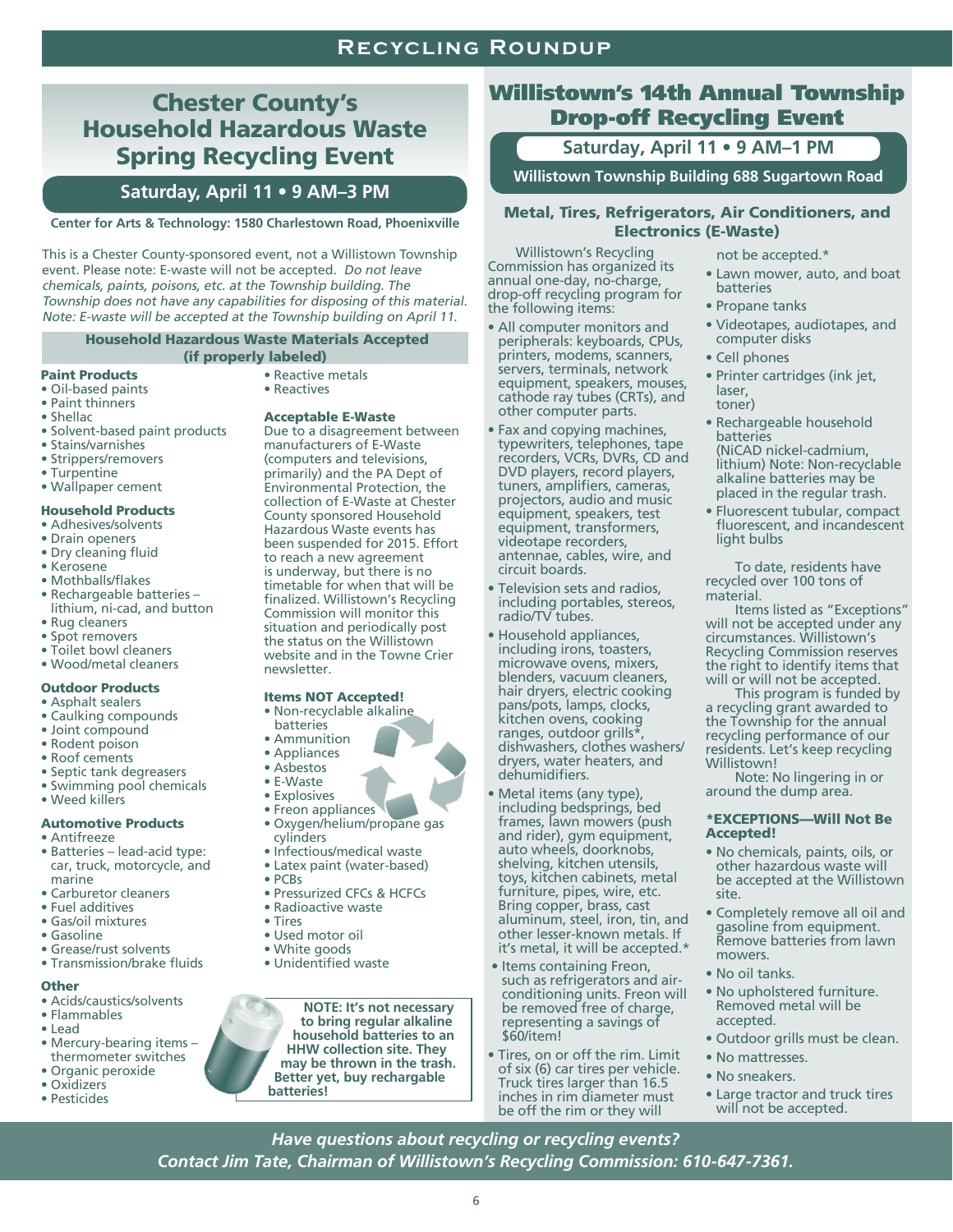### From the Chief

 I hope you all had a great Holiday. Thanks to everyone who brought cookies, food, and candy to the station for our officers during the holiday season. What a kind gesture!



 On December 10, 2014, we hosted a ribbon cutting and open house for our new police building. What a great turnout! Thanks for the feedback and kind words. We also thank our outstanding District Attorney Tom Hogan, Senator Tom McGarrigle, Representative Duane Milne, County Controller and former Supervisor Norman MacQueen, Magisterial District Justice Tom Tartaglio, and former Magisterial District Justice Chet Darlington for joining us.

Several years ago, I approached our then Chairman of the Board of Supervisors, Bill Shoemaker, and expressed concerns that the current police building had serious safety and space deficiencies. Mr. Shoemaker reviewed the issues, and the process began. I want to thank Mr. Shoemaker for his time and energy assuring that we brought the building in on budget, solved our legal requirements, and built a facility that would last 15-25 years. Thanks, Bill, for your unwavering commitment to public safety.

The building was meant to capture the history of Willistown.

*Our commemoration plaque reads, "Dedicated to the Citizens of Willistown Township for their constant and dedicated support of their police department." The police and residents share an outstanding relationship, and this was an appropriate way to display that for all to see.* — Chief John Narcise When people enter Willistown, they think "What a beautiful community!" This building adds to it. Many people have told me how nice the building is and that the design and stonework are perfect. This building belongs to you, our

residents, and it should look good. We were very fortunate that our architect, Dave Schrader, and General Contractor, Frank Houder, are both Township residents. They wanted this building to be the best. Thanks, Dave and Frank, it was great working with you!

We also had several residents that worked on the building during the process. I could see there was a sense of pride among the contractors. We had many meetings, cold days, and a few

setbacks. In the end, however, this building is something that will provide us the ability to maintain best police practices and in turn continue the excellent service you deserve.

 When you enter the front lobby of the building, you will see a plaque that reads "Dedicated to the Citizens of Willistown Township for their constant and dedicated support of their police department." As I have said for so many years, the police and residents share an outstanding relationship, and this was an appropriate way to display that for all to see.



 **Hogan, Bill Shoemaker, Frank Houder, George McHugh, Bob Lange, Robert Klinger, John Narcise, Duane Milne, and Dave Burman. Pictured at the grand opening of the new Police building are Tom** 

 Once again, I would like to thank Supervisors Bob Lange, Bill Shoemaker, and former Supervisor Norman MacQueen for voting "yes" to this important project. I would like to thank current Supervisor George McHugh who was appointed while the project was under way, and who helped with the progress through completion. With their approval of this project, the Supervisors leave no doubt that they are serious about protecting the citizens of Willistown Township.

 One of the best Supervisors meetings you will attend is our annual Police Awards Night. Bring your family to meet and support your police department on March 9th, 7pm, at Sugartown Elementary School. Officers will be recognized for their exceptional work. I look forward to seeing you there.

 Working together, we can continue to keep Willistown Township one of the safest places to live. Let's keep working hard in 2015 to reach this goal.

Stay Safe, John Narcise

### **Administration**

### New Hires in Zoning and Public Works



### **Deputy Zoning Officer**

Since 2005, Neil Vaughn has worked in zoning and codes enforcement in municipal government with West Chester Borough, West Caln Township, and West Whiteland Township. He has been a member of the Malvern Fire Company for over 20 years and currently serves as the Fire Chief. Neil grew up in Malvern Borough and has lived with his wife and two children in Willistown

Township for almost 10 years. Neil looks forward to working with the municipal team here and serving the residents of Willistown.

Frank Mischler and Steven Jamieson have joined the Public Works crew. Frank has 6 years of municipal public works experience, **Road Crew**



serving his last two in Haverford Township. Frank hails from Havertown. Steven has over 20 years of utility line work and backhoe operation experience. He has two daughters and hails from Newtown Square. Both new crew members have Commercial Drivers Licenses.